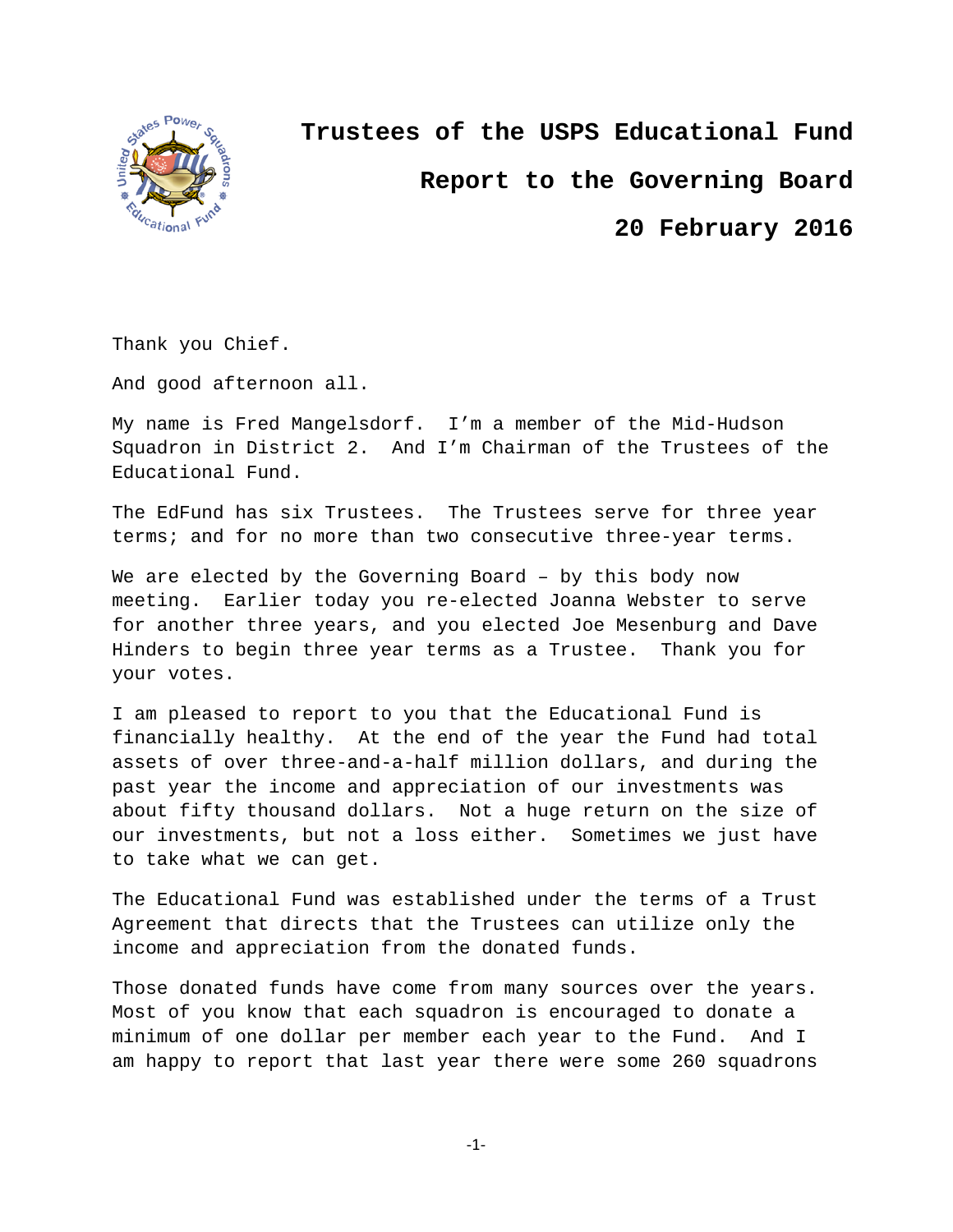that did just that. By doing so, those squadrons earned a place on the Educational Fund Honor Roll for 2015.

Commanders, if your squadron is an Honor Roll Squadron, let me say Thank You. If your squadron was not an honor Roll squadron last year, I hope that this year it will be.

If all the squadrons in a district are Honor Roll Squadrons, then the district becomes an Honor Roll District. And Thursday evening at the Awards Dinner we honored ten districts for being Honor Roll Districts in 2015.

Other donations to the Educational Fund come from bequests, outright gifts, and memorial gifts. There were over 160 such gifts last year.

Some squadrons and individual members memorialize the life of a friend and fellow squadron member by making a donation to the Educational Fund in memory of the friend. If you are considering a philanthropic gift in memory of a departed squadron member, keep in mind that a gift to the Educational Fund will help to support the future educational programs of USPS.

The total amount of gifts and honor roll contributions to the Educational Fund in 2015 was almost \$50,000. Thank you for your generosity.

I would note that the Educational Fund is a  $501(c)3$ organization, and gifts are deductible on your income tax return.

The monies donated to the Educational Fund are put to good use. Over the years, more than two-hundred grants have been made by the Educational Fund, ranging in size from a few hundred dollars to as much as \$100,000. The total amount of these grants is some one-and-three-quarters million dollars. All of you should be proud of the role you have played in helping the EdFund provide this support to the USPS educational efforts.

The stated purpose in the Trust Agreement for the Educational Fund is to "…promote the development of…educational programs…in marine activities." Most of the projects supported by the Fund are within USPS, but it is not a requirement that they be so.

‐2‐